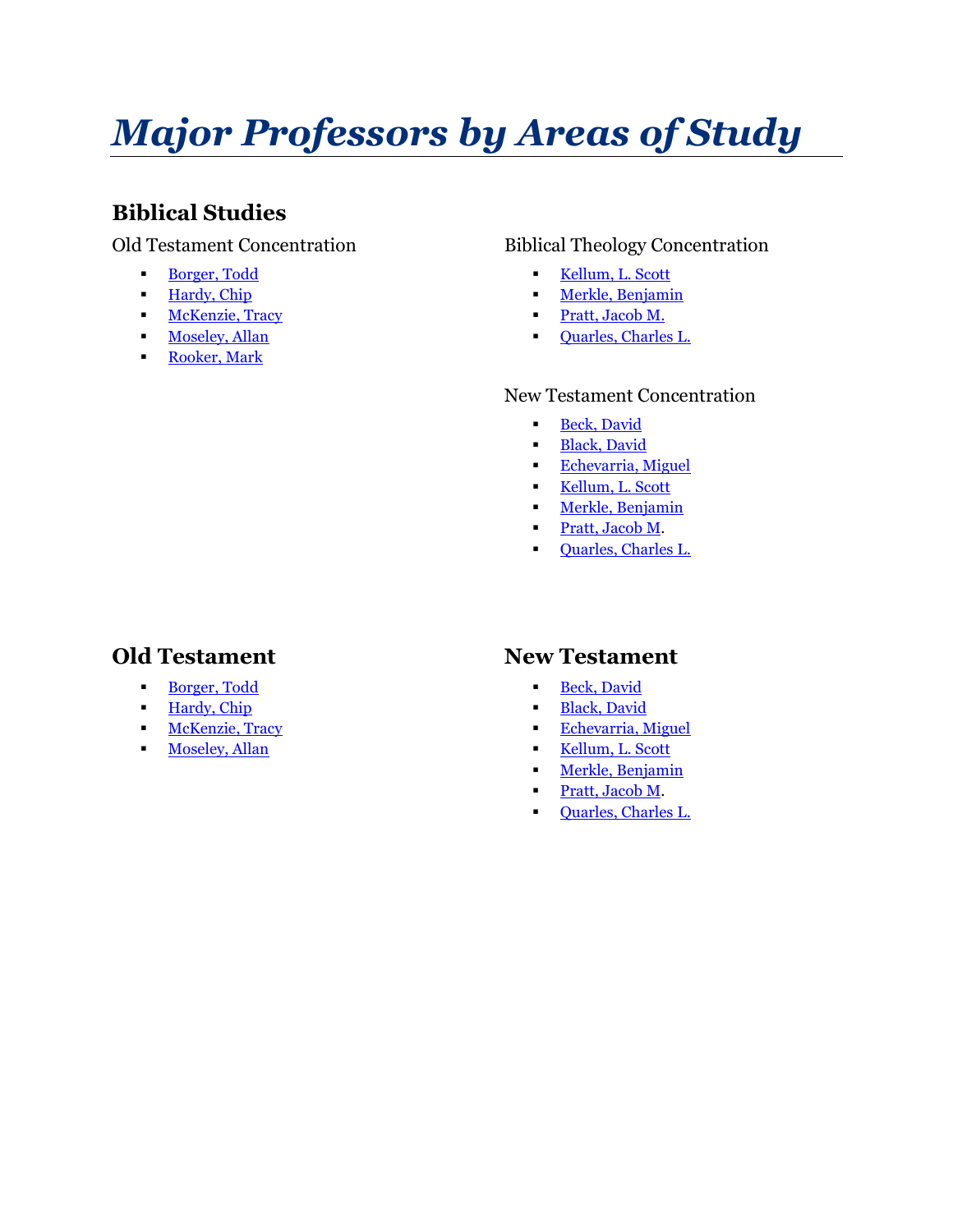# **Theological Studies**

## Systematic Theology Concentration

- **Example [Hammett, John S.](#page-6-2)**
- [Hogg, David](#page-7-0)
- **[Keathley, Kenneth D.](#page-9-1)**
- **Industrial [McKinion, Steve](#page-10-1)**
- **•** [Quinn, Benjamin](#page-13-0)
- [Strickland, Walter](#page-14-0)
- [Whitfield, Keith S.](#page-15-0)

## Historical Theology Concentration

- [Aucoin, Brent](#page-3-0)
- **[Beck, Peter](#page-4-2)**
- **Eccher**, Stephen
- [Finn, Nathan](#page-6-3)
- **Exercise [Harper, Keith](#page-7-1)**
- [Hogg, David](#page-7-0)
- **I** [McKinion, Steve](#page-10-1)
- [Quinn, Benjamin](#page-13-0)

#### Philosophy of Religion Concentration

- **Example 1** [Holloway, Ben](#page-8-0)
- **[Inman, Ross](#page-8-1)**
- [Little, Bruce](#page-10-2)
- **[Welty, Gregory A.](#page-15-1)**

#### Christian Ethics Concentration

- **Exercise [Heimbach, Daniel](#page-7-2)**
- **Jones**, David W.
- **[Liederbach, Mark D.](#page-10-3)**

#### Public Theology Concentration

- [Arbo, Matthew](#page-3-1)
- **Exercise [Heimbach, Daniel](#page-7-2)**
- **[Liederbach, Mark D.](#page-10-3)**
- [Quinn, Benjamin](#page-13-0)
- [Strange, Dan](#page-14-1)
- [Strickland, Walter](#page-14-0)

## **Systematic Theology**

- [Hammett, John S.](#page-6-2)
- [Hogg, David](#page-7-0)
- **Example 6 [Keathley, Kenneth D.](#page-9-1)**
- **[McKinion, Steve](#page-10-1)**
- [Quinn, Benjamin](#page-13-0)
- [Strickland, Walter](#page-14-0)
- [Whitfield, Keith S.](#page-15-0)

## **Historical Theology**

- **[Beck, Peter](#page-4-2)**
- [Eccher, Stephen](#page-5-1)
- [Finn, Nathan](#page-6-3)
- **E** [Harper, Keith](#page-7-1)
- [Hogg, David](#page-7-0)
- **[McKinion, Steve](#page-10-1)**

## **Philosophy of Religion**

- [Holloway, Ben](#page-8-0)
- **•** [Inman, Ross](#page-8-1)
- [Little, Bruce](#page-10-2)
- [Welty, Gregory A.](#page-15-1)

## **Apologetics & Culture**

- **Example 1** [Holloway, Ben](#page-8-0)
- [Inman, Ross](#page-8-1)
- [Keathley, Kenneth D.](#page-9-1)
- [Little, Bruce](#page-10-2)
- [Welty, Gregory A.](#page-15-1)

## **Theology and Worship**

- [Quinn, Benjamin](#page-13-0)
- **[Whitfield, Keith S.](#page-15-0)**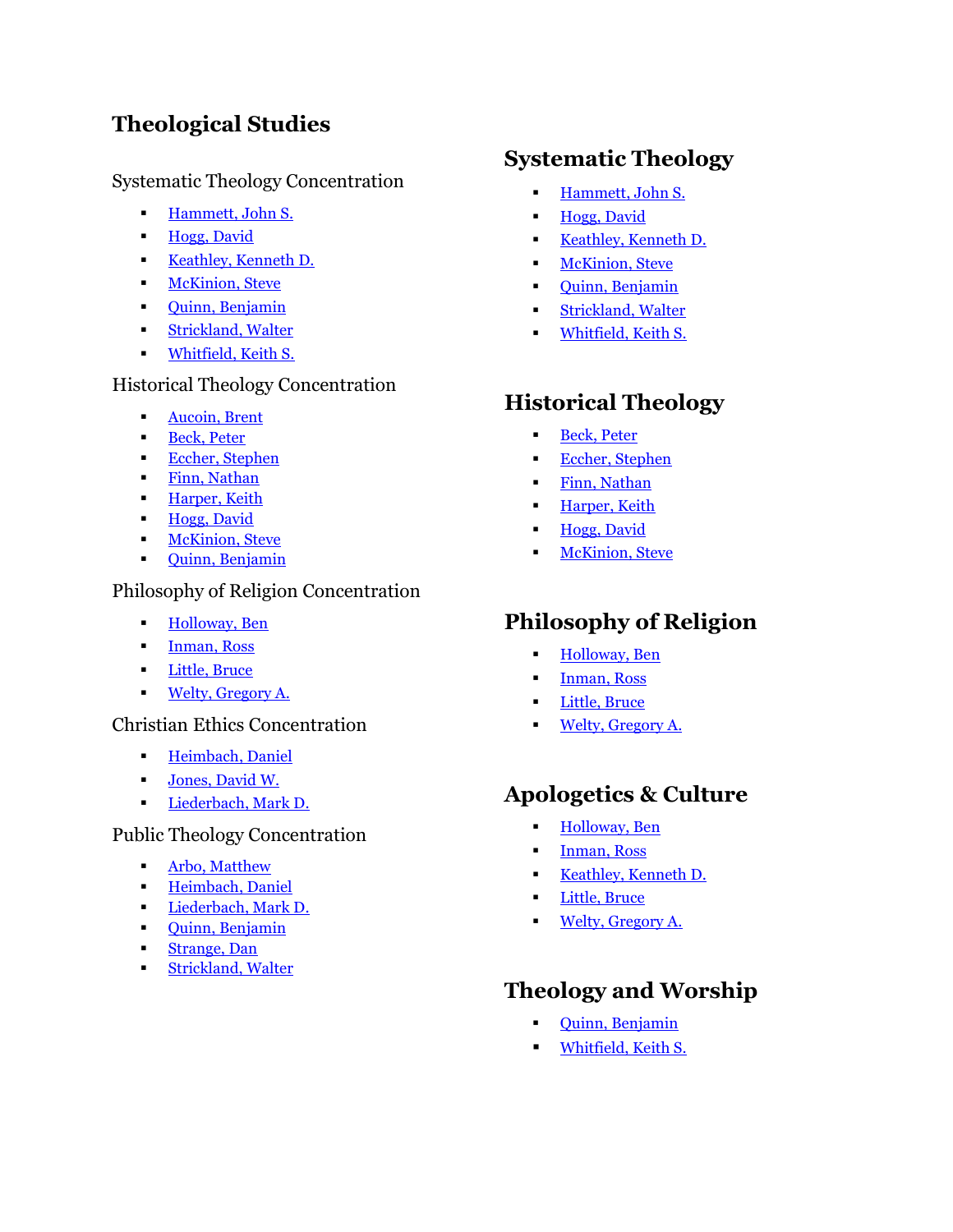# **Applied Theology**

### International Missiology Concentration

- [Bennett, Matt](#page-4-3)
- [Hildreth, Scott](#page-7-3)
- **James**, Al
- **[Lawless, Charles E.](#page-9-2)**

## North American Missiology Concentration

- **·** [James, Al](#page-8-3)
- **[Lawless, Charles E.](#page-9-2)**
- **Rogers**, Matt
- **·** [Whitfield, Keith](#page-15-0)

# **Biblical Counseling**

- [Cockrell, Tate](#page-5-2)
- **Example 1** [Kellen, Kristin](#page-9-3)
- [Wade, Steven](#page-14-2)
- [Williams, Sam](#page-15-2)

# **Preaching**

- **·** [Akin, Daniel](#page-3-2)
- **•** [Curtis, Bill](#page-5-3)
- **I** [Milioni, Dwayne](#page-11-2)
- [Pace, Scott](#page-12-2)
- **Example 1** [Shaddix, Jim](#page-13-2)

# **Pastoral Theology**

- [Newton, Phil](#page-11-3)
- [Pace, Scott](#page-12-2)
- [Schemm, Pete](#page-13-3)
- **Struecker**, Jeff
- **·** [Wade, Steven](#page-14-2)

# **Christian Leadership**

- **[Lawless, Charles E.](#page-9-2)**
- **[Purcell, Larry J.](#page-12-3)**
- **Extracker, Jeff**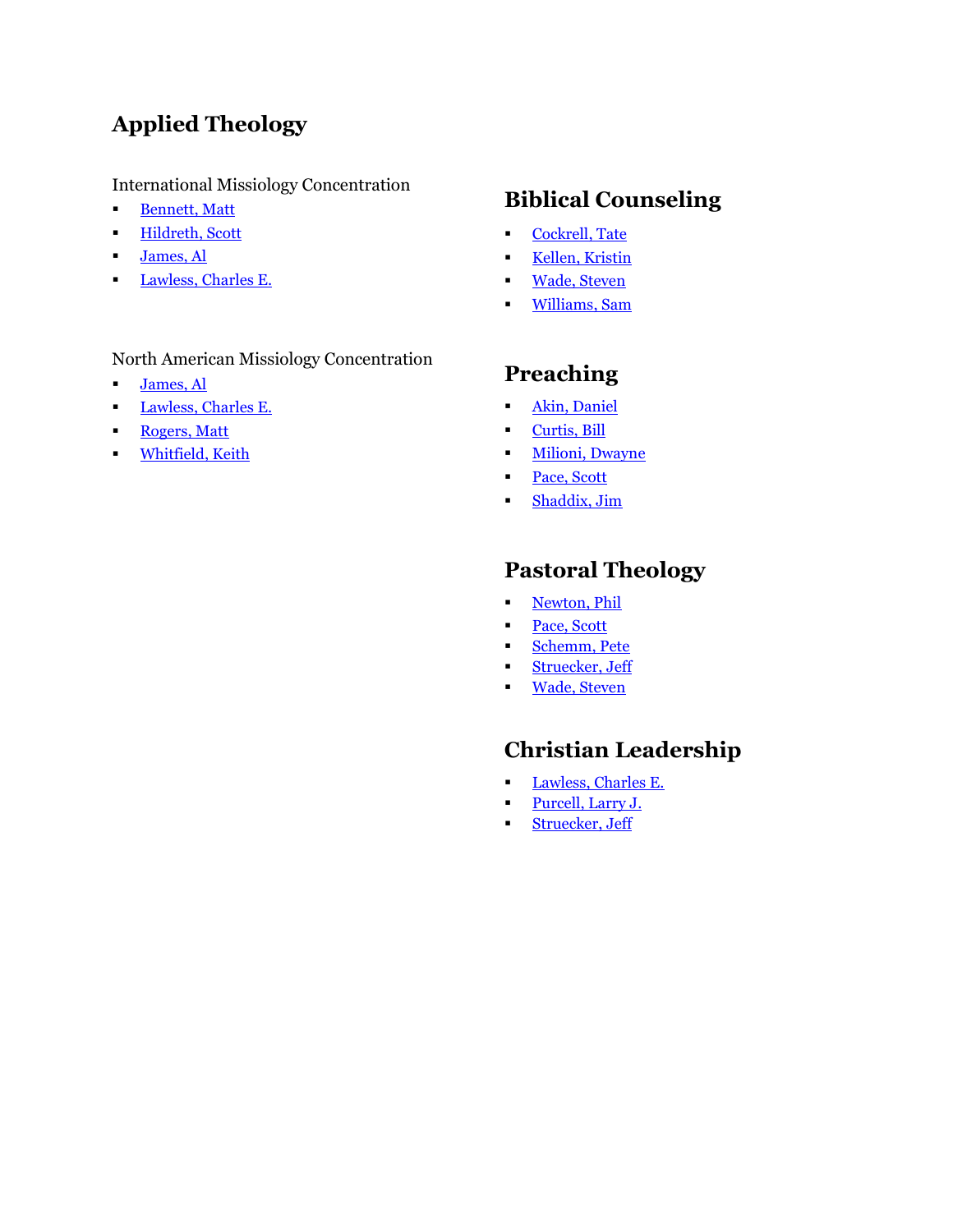# *Ph.D. Major Professor Directory*



#### <span id="page-3-2"></span>**Akin, Daniel**

President of Southeastern Baptist Theological Seminary, Professor of Theology, and Ed Young, Sr. Chair of Expository Preaching

Email: [dakin@sebts.edu](mailto:dakin@sebts.edu)

Area of Supervision: Preaching

Research Interests: Expository preaching; Hermeneutics; Christ-Centered hermeneutic

#### <span id="page-3-1"></span>**Arbo, Matthew**

Email:

Area of Supervision: Public Theology

Research Interests: Bioethics (or medical ethics), Scottish Enlightenment; Moral Questions, Issues of Political Economy; Justice and Social order; Bonhoeffer; Augustine; O'Donovan; Christian Moral Witness



#### <span id="page-3-0"></span>**Aucoin, Brent**

Professor of History

Email: [baucoin@sebts.edu](mailto:baucoin@sebts.edu)

Area of Supervision: Historical Theology

Research Interests: US History; Baptist History and Theology; Race Relations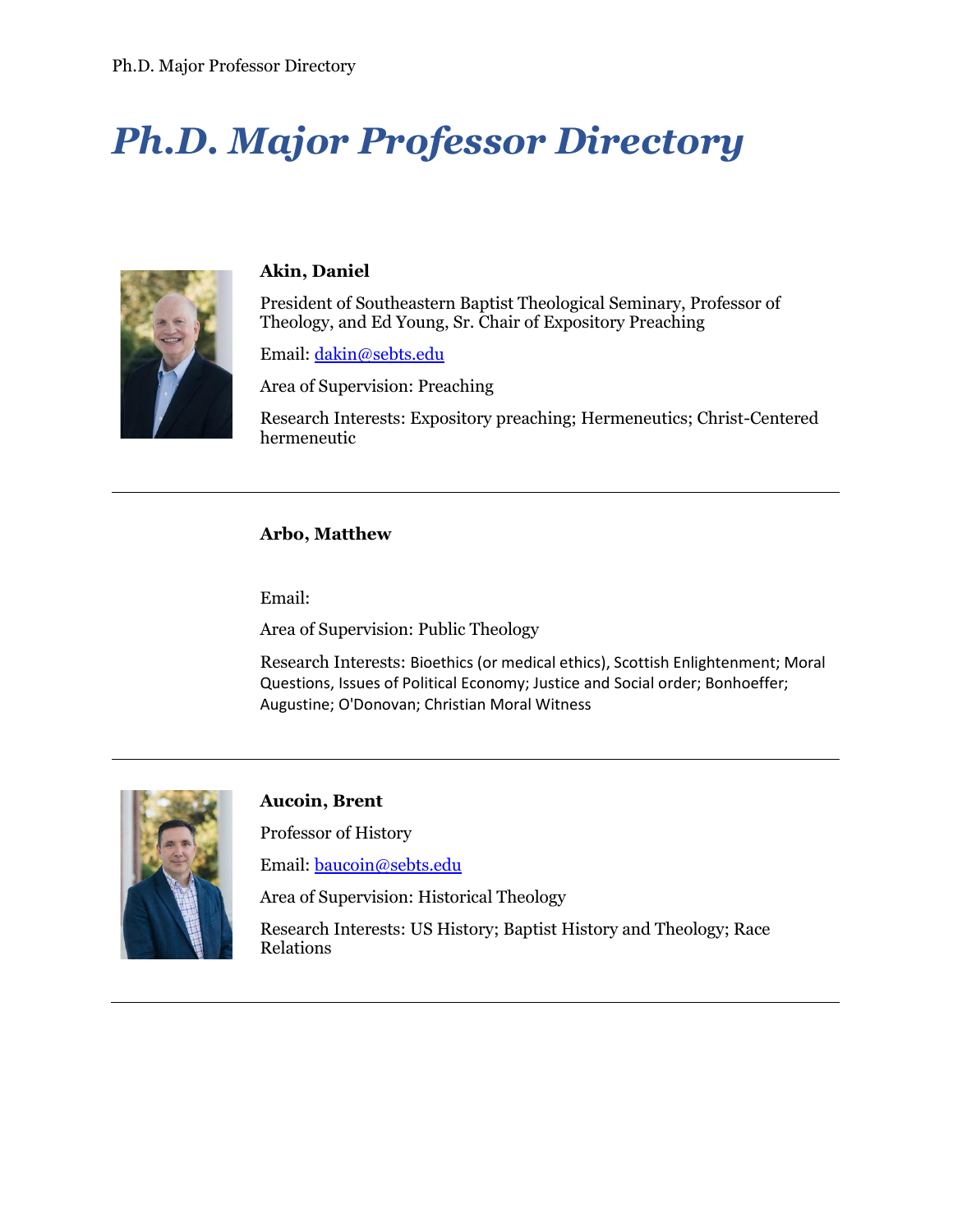

## <span id="page-4-0"></span>**Beck, David**

Professor of New Testament and Greek; Associate Dean of Biblical Studies Email: [dbeck@sebts.edu](mailto:dbeck@sebts.edu)

Area of Supervision: New Testament; Historical Theology

Research Interests: Biblical foundations for pastoral ministry; Gospels, Pauline Epistles



## <span id="page-4-2"></span>**Beck, Peter**

Professor of Christian Studies and Chair, Honors Program: Charleston Southern University

Email: [pbeck@csuniv.edu](mailto:pbeck@csuniv.edu)

Area of Supervision: Historical Theology

Research Interests: Baptist history and theology, Puritans and Puritanism, early evangelicalism, integration of faith and learning

#### <span id="page-4-3"></span>**Bennett, Matthew**

Assistant Professor of Missions and Theology

Email: [mabennett@cedarville.edu](mailto:mabennett@cedarville.edu)

Area of Supervision: International Missiology

Research Interests: Missiology, Islam, Church Planting, Worldview



## <span id="page-4-1"></span>**Black, David**

Dr. M.O. Owens, Jr. Chair of New Testament Studies; Professor of Greek Email: [dblack@sebts.edu](mailto:dblack@sebts.edu)

Area of Supervision: New Testament

Research Interests: New Testament text criticism; Linguistics; Synoptic Gospels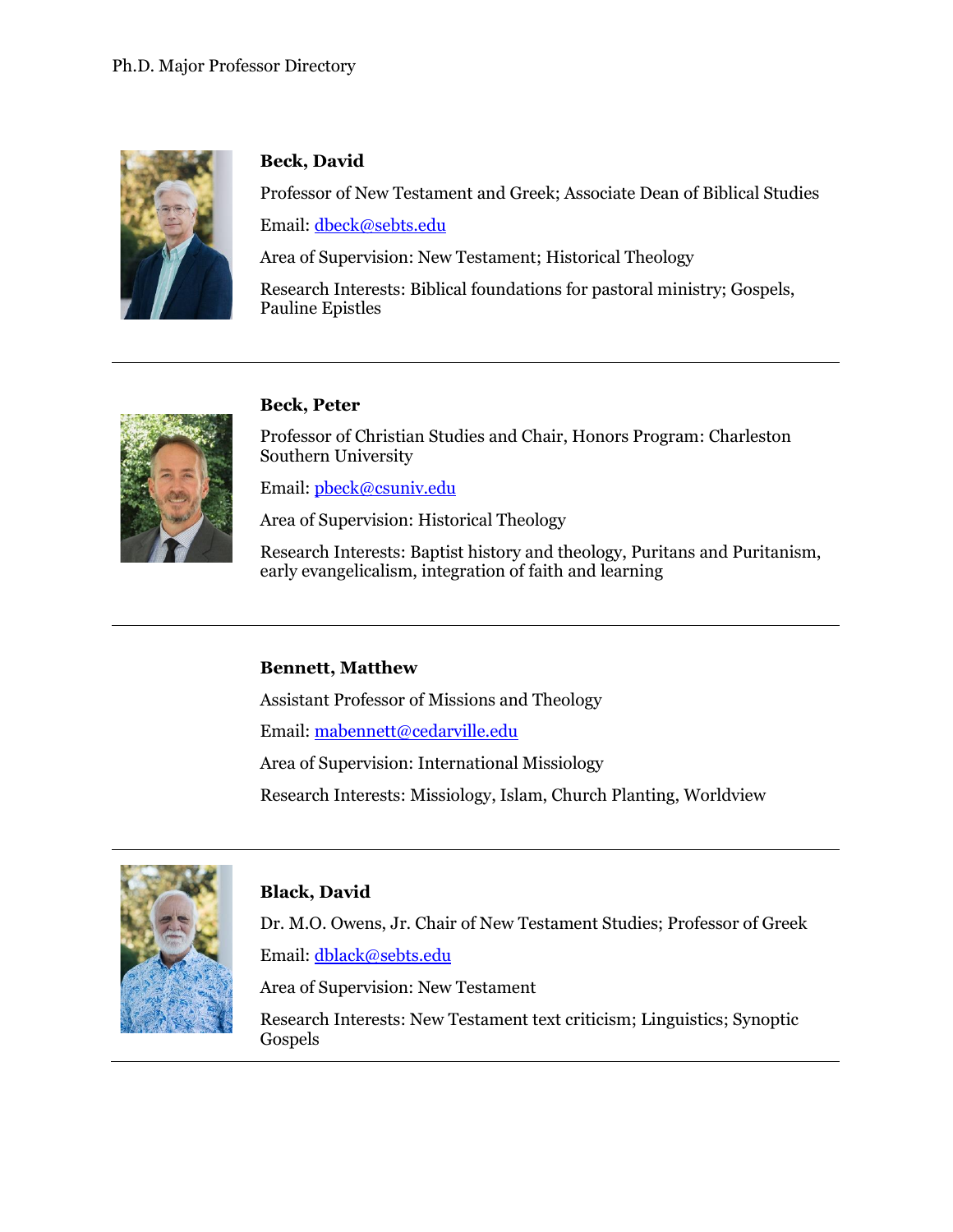

## <span id="page-5-0"></span>**Borger, Todd**

Associate Professor of Old Testament and Hebrew Email: [tborger@sebts.edu](mailto:tborger@sebts.edu) Area of Supervision: Old Testament Research Interests: Bible translation; Linguistics; Psalms; Biblical Theology; Chronicles; Post-Exilic Judaism



## <span id="page-5-2"></span>**Cockrell, Tate**

Associate Professor of Counseling; Assistant Director, Doctor of Ministry Programs

Email: [tcockrell@sebts.edu](mailto:tcockrell@sebts.edu)

Area of Supervision: Biblical Counseling

Research Interests: Pastoral ministry; Biblical counseling; Marriage and Family



## <span id="page-5-3"></span>**Curtis, Bill**

Lead Pastor at Cornerstone Baptist Church, Darlington, SC

Email: [bcurtis@exit137.org](mailto:bcurtis@exit137.org)

Area of Supervision: Preaching

Research Interests: Narrative exposition; Christ-iconic preaching; genre in sermon preparation methodologies, speech/act theory and biblical application; orality and literacy in biblical proclamation



## **Eccher, Stephen**

<span id="page-5-1"></span>Assistant Professor of Church History and Reformation Studies

Email: [seccher@sebts.edu](mailto:seccher@sebts.edu)

Area of Supervision: Historical Theology

Research Interests: Reformation history and theology; early modern biblical interpretation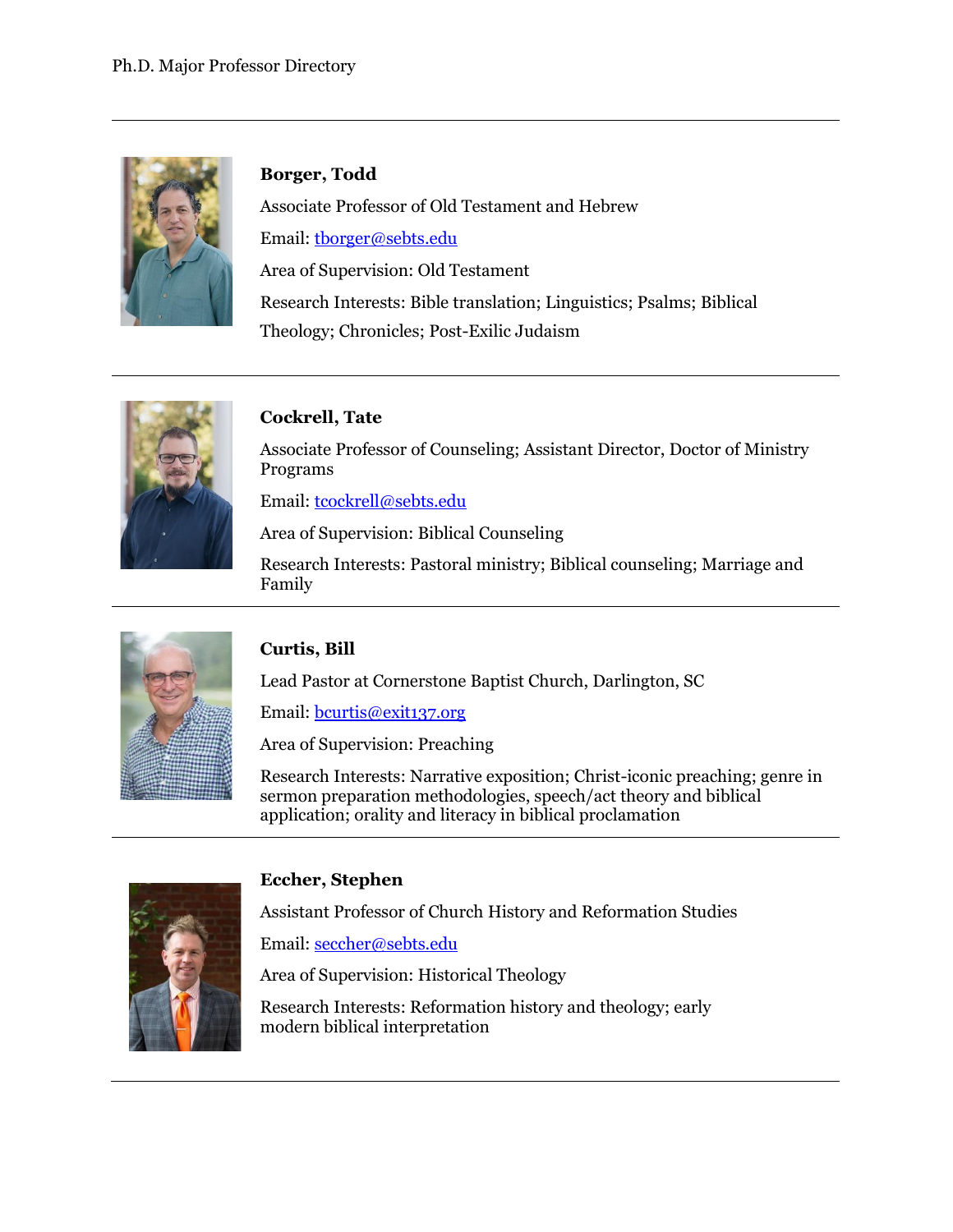

## <span id="page-6-1"></span>**Echevarria, Miguel**

Associate Professor of New Testament and Greek; Director of Hispanic Leadership Development

Email: [mechevarria@sebts.edu](mailto:mechevarria@sebts.edu)

Area of Supervision: New Testament

Research Interests: Pauline Theology, New Testament Eschatology, Canonical Interpretation, New Testament Ethics



#### <span id="page-6-3"></span>**Finn, Nathan**

Visiting Professor of Historical Theology; Provost, North Greenville University

Email: [nfinn@ngu.edu;](mailto:nfinn@ngu.edu) [nfinn@sebts.edu](mailto:nfinn@sebts.edu)

Area of Supervision: Historical Theology

Research Interests: History of Christian Thought; Spiritual Awakenings; Baptist Studies



#### <span id="page-6-2"></span>**Hammett, John S. (not accepting new students)**

Senior Professor of Systematic Theology; Associate Dean of Theological Studies; John Leadley Dagg Chair of Systematic Theology

Email: [jhammett@sebts.edu](mailto:jhammett@sebts.edu)

Area of Supervision: Systematic Theology

Research Interests: Ecclesiology; Reformation theology; Doctrines of: Humanity, Sanctification, Atonement; Eschatology



## <span id="page-6-0"></span>**Hardy, Chip**

Assistant Professor of Old Testament and Semitic Languages

Email: [chardy@sebts.edu](mailto:chardy@sebts.edu)

Area of Supervision: Old Testament

Research Interests: Biblical Hebrew, Aramaic and Semitic languages; Linguistics and interpretation of the Bible; ANE History, Culture, and Archaeology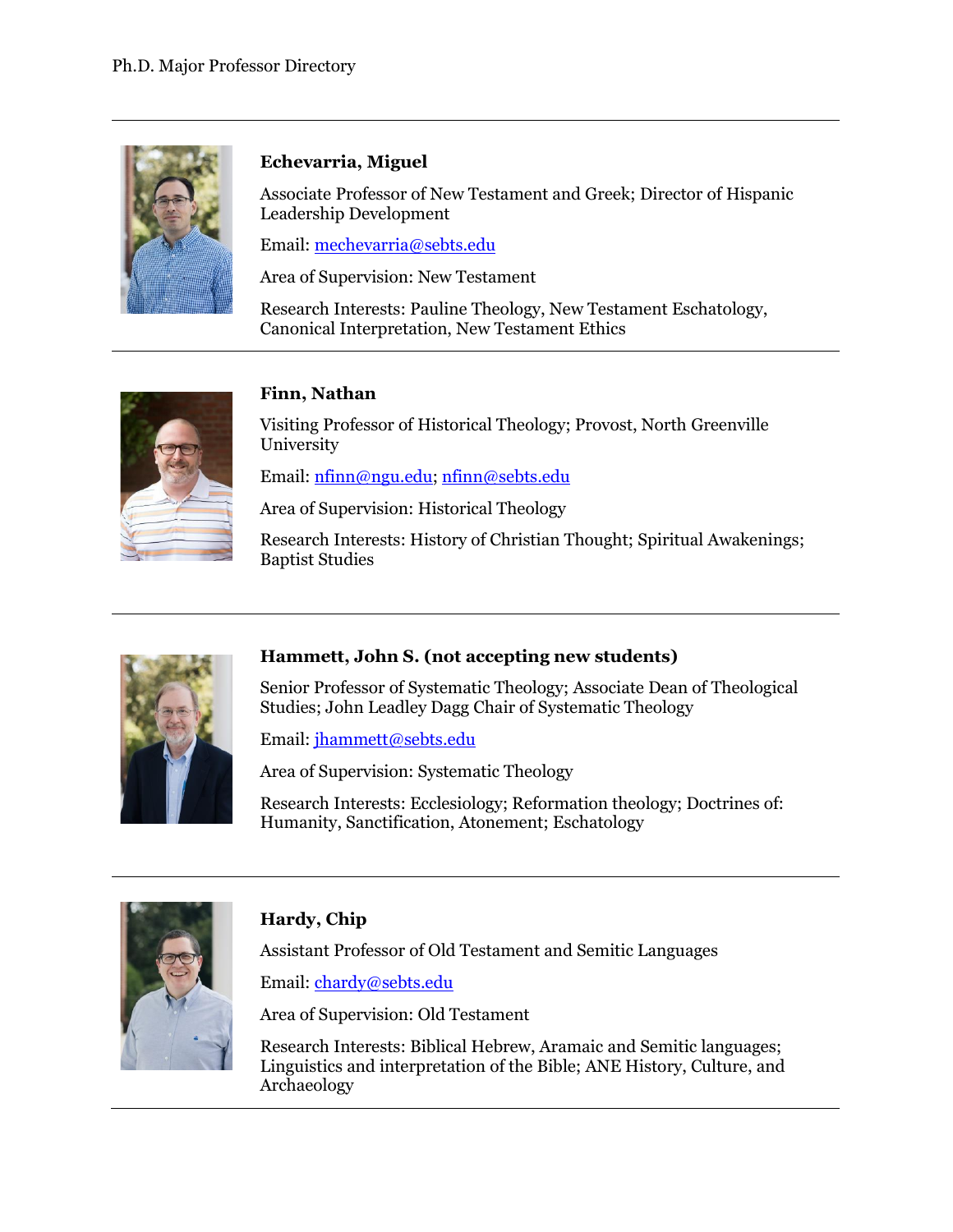

## <span id="page-7-1"></span>**Harper, Keith**

Senior Professor of Baptist Studies

Email: [kharper@sebts.edu](mailto:kharper@sebts.edu)

Area of Supervision: Historical Theology

Research Interests: Baptists in America; Missionary History; Religion in US South



## <span id="page-7-2"></span>**Heimbach, Daniel**

Senior Professor of Christian Ethics

Email: [dheimbach@sebts.edu](mailto:dheimbach@sebts.edu)

Area of Supervision: Christian Ethics; Public Theology

Research Interests: Ethics of War & Peace; Religion, law & morality; Family ethics



## <span id="page-7-3"></span>**Hildreth, Scott**

Assistant Professor of Missiology; George Liele Director of the Center for Great Commission Studies

Email: [shildreth@sebts.edu](mailto:shildreth@sebts.edu) 

Area of Supervision: Missiology

Research Interests: Theology of Mission; Contextualization; Culture & Worldview



## **Hogg, David**

<span id="page-7-0"></span>Visiting Professor of Church History and Medieval Studies

Email: [hogg@sebts.edu](mailto:hogg@sebts.edu)

Area of Supervision: Historical Theology, Systematic Theology Research Interests: Medieval Theology, Atonement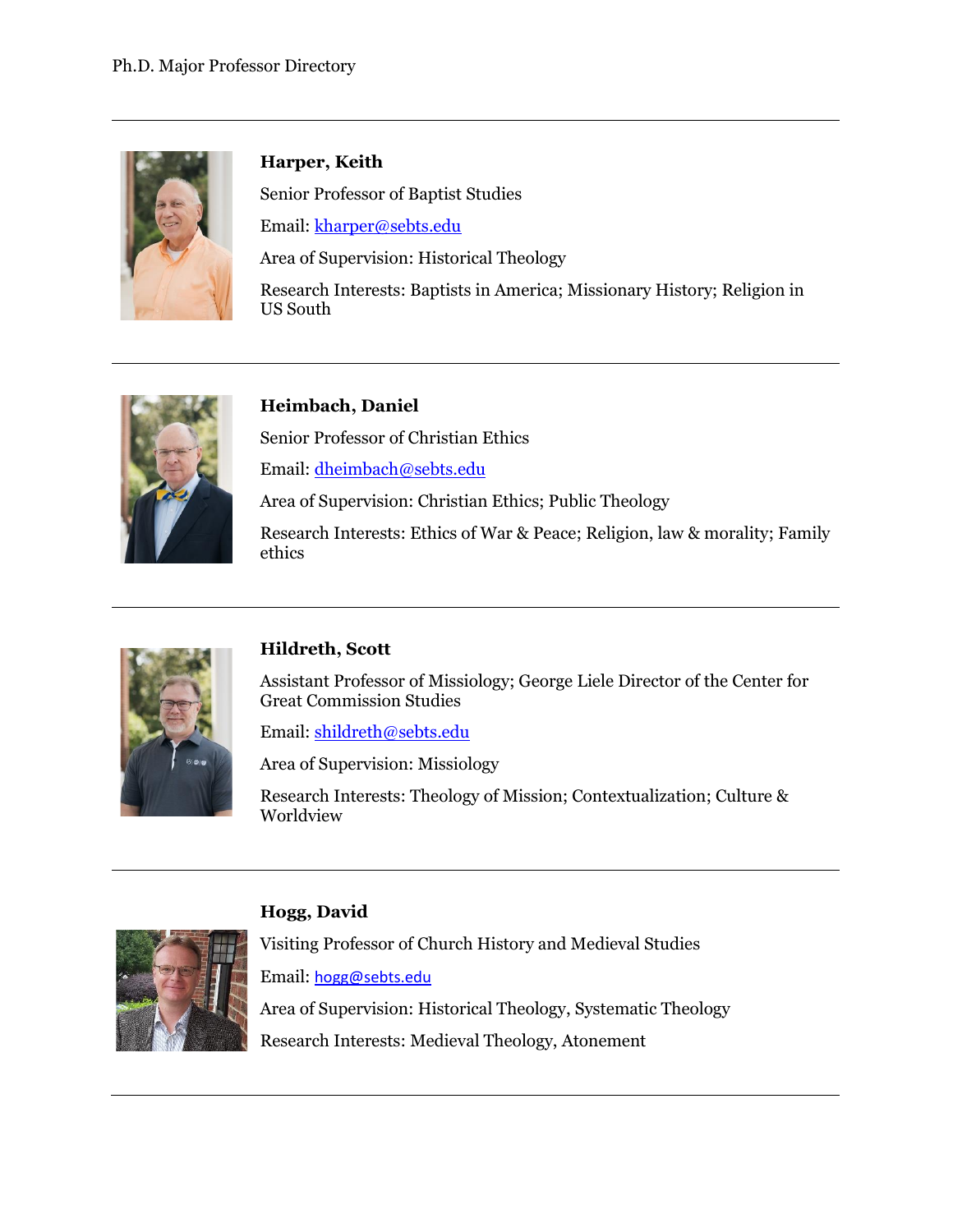

## <span id="page-8-0"></span>**Holloway, Ben**

Assistant Professor of Philosophy and History of Ideas

Email: [ben.holloway@sebts.edu](mailto:ben.holloway@sebts.edu)

Area of Supervision: Apologetics & Culture, Philosophy of Religion

Research Interests: Epistemology, Philosophy of Religion, Philosophy of Language, Philosophy of Linguistics, Philosophy of Art, Christian Apologetics.



#### <span id="page-8-1"></span>**Inman, Ross**

Associate Professor of Philosophy

Email: [rinman@sebts.edu](mailto:rinman@sebts.edu)

Area of Supervision: Apologetics & Culture, Philosophy of Religion

Research Interests: Metaphysics; Philosophy of Religion; Philosophy of Mind/Human Persons; Medieval Philosophy; Ethics; Analytic Theology; Christian Apologetics



## <span id="page-8-3"></span>**James, Al**

Professor of Missions; Associate Dean of Ministry Studies

Email: [ajames@sebts.edu](mailto:ajames@sebts.edu)

Area of Supervision: Missiology

Research Interests: History of Missions; Cross-Cultural Communication; Linguistics; Orality



## <span id="page-8-2"></span>**Jones, David W.**

Professor of Christian Ethics, Associate Dean for Graduate Program Administration

Email: [dwjones@sebts.edu](mailto:dwjones@sebts.edu)

Area of Supervision: Christian Ethics

Research Interests: Biblical ethics; Material stewardship; Marriage & Family Life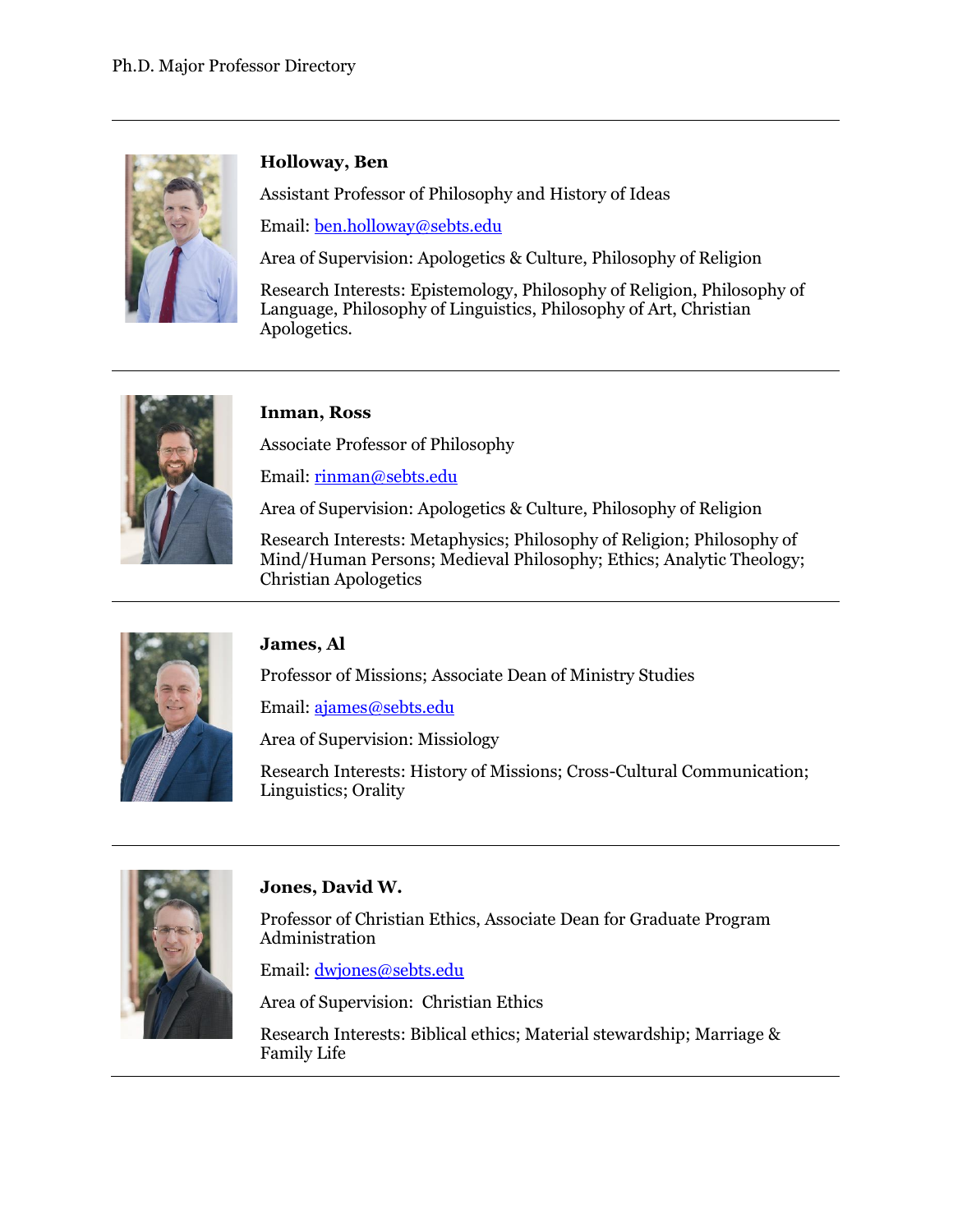

## <span id="page-9-1"></span>**Keathley, Kenneth D.**

Senior Professor of Theology, Jesse Hendley Chair of Theology, & Director of L. Russ Bush Center for Faith and Culture

Email: [kkeathley@sebts.edu](mailto:kkeathley@sebts.edu)

Area of Supervision: Systematic Theology

Research Interests: Creation; Doctrine of Salvation; Sovereignty of God



## <span id="page-9-3"></span>**Kellen, Kristin**

Assistant Professor of Biblical Counseling

Email: [kkellen@sebts.edu](mailto:kkellen@sebts.edu)

Area of Supervision: Biblical Counseling

Research Interests: Women's Issues; Expressive Therapies; Counseling and Science; Children and Adolescent counseling, Family Issues



## <span id="page-9-0"></span>**Kellum, L. Scott**

Professor of New Testament and Greek

Email: [skellum@sebts.edu](mailto:skellum@sebts.edu)

Area of Supervision: New Testament; Biblical Theology

Research Interests: NT Canon; Gospel of John; Linguistics; Discourse Analysis



#### <span id="page-9-2"></span>**Lawless, Charles E.**

Professor of Evangelism & Missions; Dean of Doctoral Studies; Vice President for Spiritual Formation and Ministry Centers

Email: [clawless@sebts.edu](mailto:clawless@sebts.edu)

Area of Supervision: Theology and Worship; Missiology; Christian Leadership

Research Interests: Spiritual formation; Spiritual warfare; Mission practice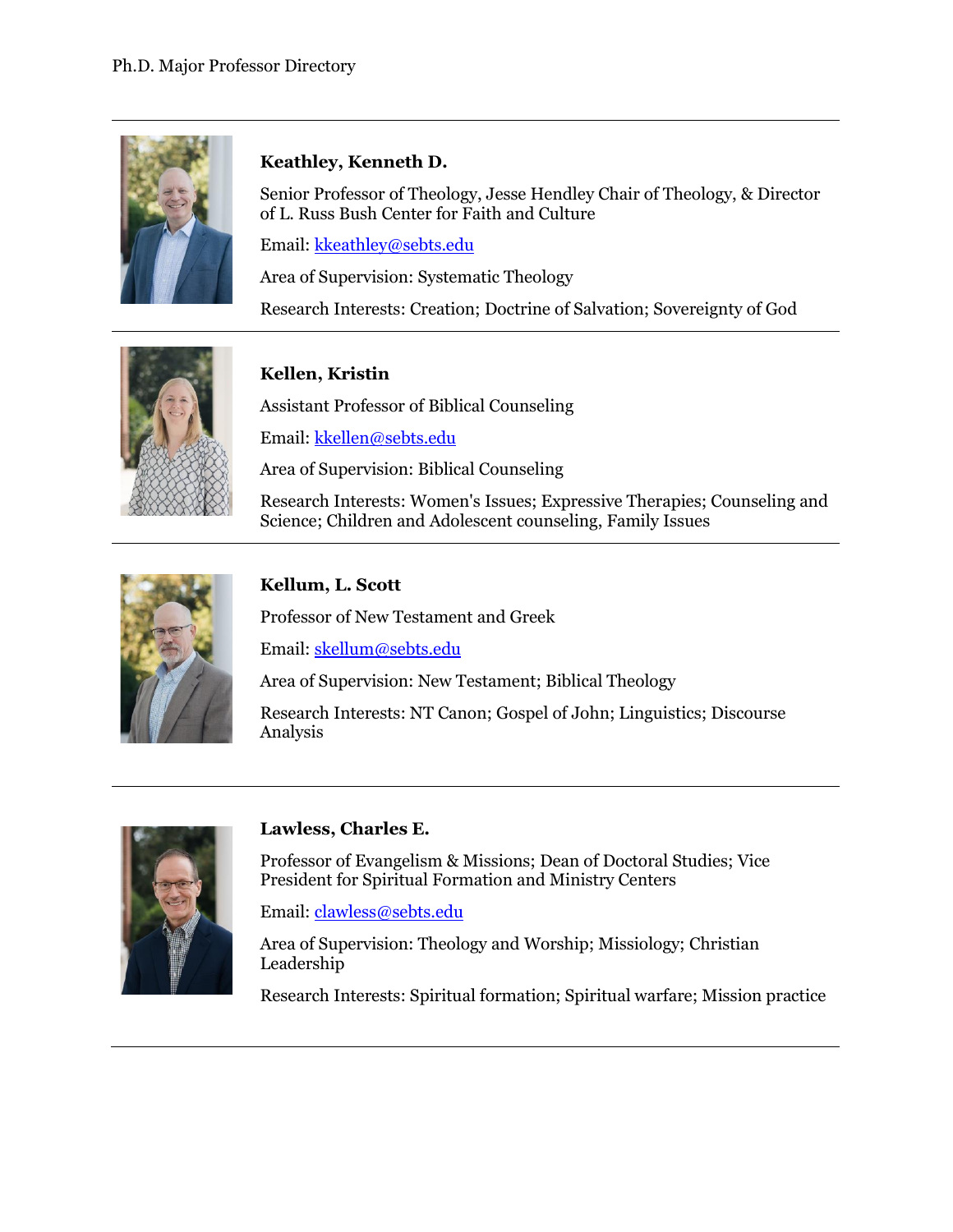

## <span id="page-10-3"></span>**Liederbach, Mark D.**

Professor of Theology, Ethics, and Culture; Vice President for Student Services/Dean of Students

Email: [mliederbach@sebts.edu](mailto:mliederbach@sebts.edu)

Area of Supervision: Theological Studies: Christian Ethics; Public Theology

Research Interests: Metaethics; Environmental ethics



## <span id="page-10-2"></span>**Little, Bruce**

Emeritus Professor of Philosophy; Director of the Francis A. Schaeffer Collection

Email: [blittle@sebts.edu](mailto:blittle@sebts.edu)

Area of Supervision: Apologetics & Culture; Philosophy of Religion

Research Interests: Problem of Evil; Religious epistemology; Culture and Christianity; Technology; Apologetics



## <span id="page-10-0"></span>**McKenzie, Tracy**

Associate Professor of Biblical Studies

Email: [tmckenzie@sebts.edu](mailto:tmckenzie@sebts.edu)

Area of Supervision: Old Testament

Research Interests: Pentateuch, Ezekiel, Prophets, Relationships of texts to one another within the OT



## <span id="page-10-1"></span>**McKinion, Steve**

Associate Professor of Theology and Patristic Studies

Email: [smckinion@sebts.edu](mailto:smckinion@sebts.edu)

Area of Supervision: Systematic Theology; Historical Theology

Research Interests: Patristic theology & interpretation of the Bible; Deity of Christ; Doctrine of the Trinity; Theology of Suffering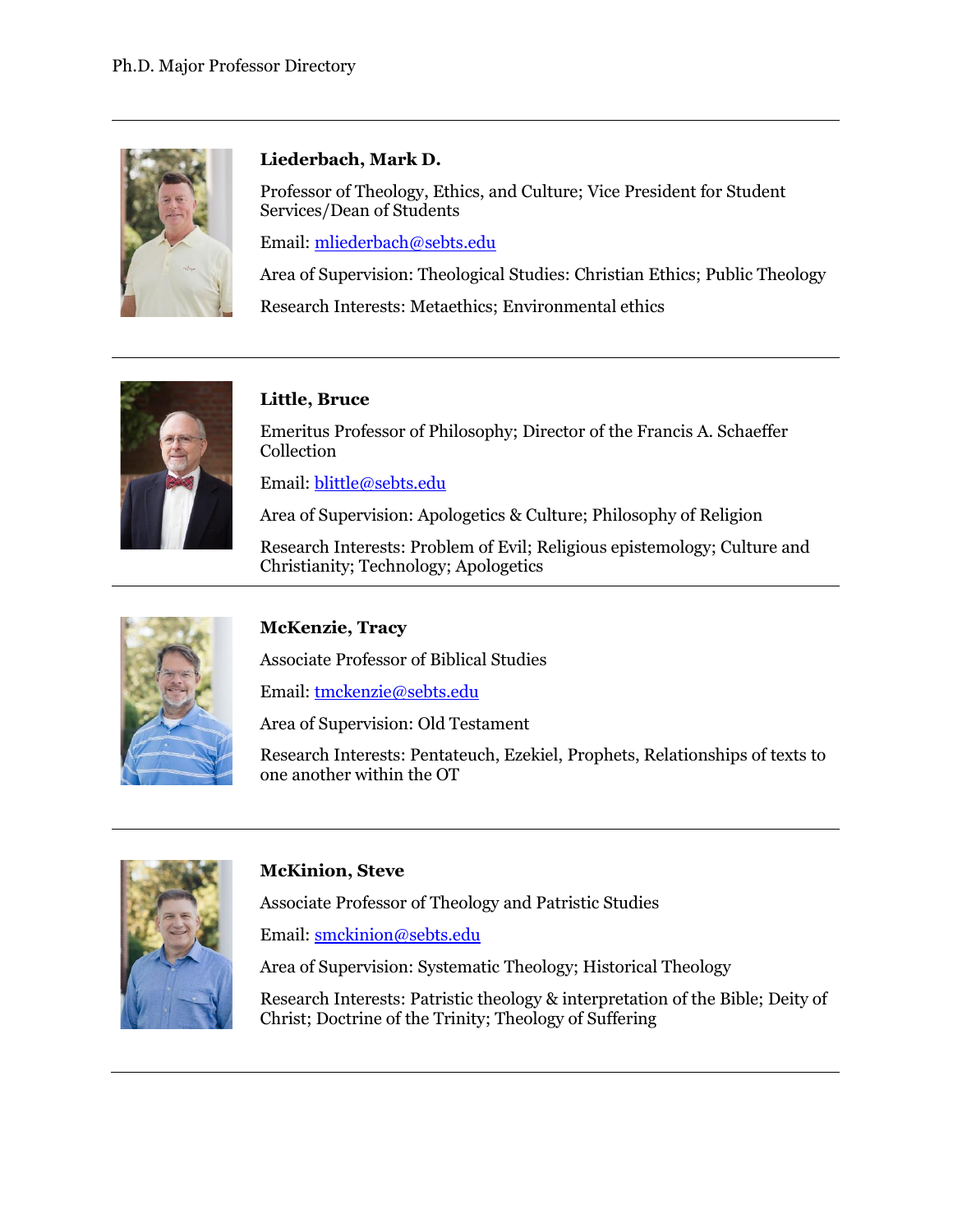

## <span id="page-11-1"></span>**Merkle, Benjamin L.**

Professor of New Testament and Greek

Email: [bmerkle@sebts.edu](mailto:bmerkle@sebts.edu)

Area of Supervision: New Testament; Biblical Theology Research Interests: Elder/Overseers in the NT; Pastoral Epistles; **Hermeneutics** 



## <span id="page-11-2"></span>**Milioni, Dwayne**

Assistant Professor of Preaching

Email: [dmilioni@sebts.edu](mailto:dmilioni@sebts.edu)

Area of Supervision: Preaching

Research Interests: Expository Preaching; History of Preaching; Pastoral Theology



## <span id="page-11-0"></span>**Moseley, Allan**

Professor of Old Testament and Hebrew

Email: [amoseley@sebts.edu](mailto:amoseley@sebts.edu)

Area of Supervision: Old Testament

Research Interests: Minor Prophets; Hermeneutics; Biblical exposition; History and Archaeology of Israel



## <span id="page-11-3"></span>**Newton, Phil**

Co-Pastor, South Woods Baptist Church, Germantown, TN

Email: [panewtonsr@gmail.com](mailto:panewtonsr@gmail.com)

Area of Supervision: Pastoral Theology

Research Interests: Ecclesiology; Church Polity; Expository Preaching; Pastoral Ministry; Pastoral Theology; Mentoring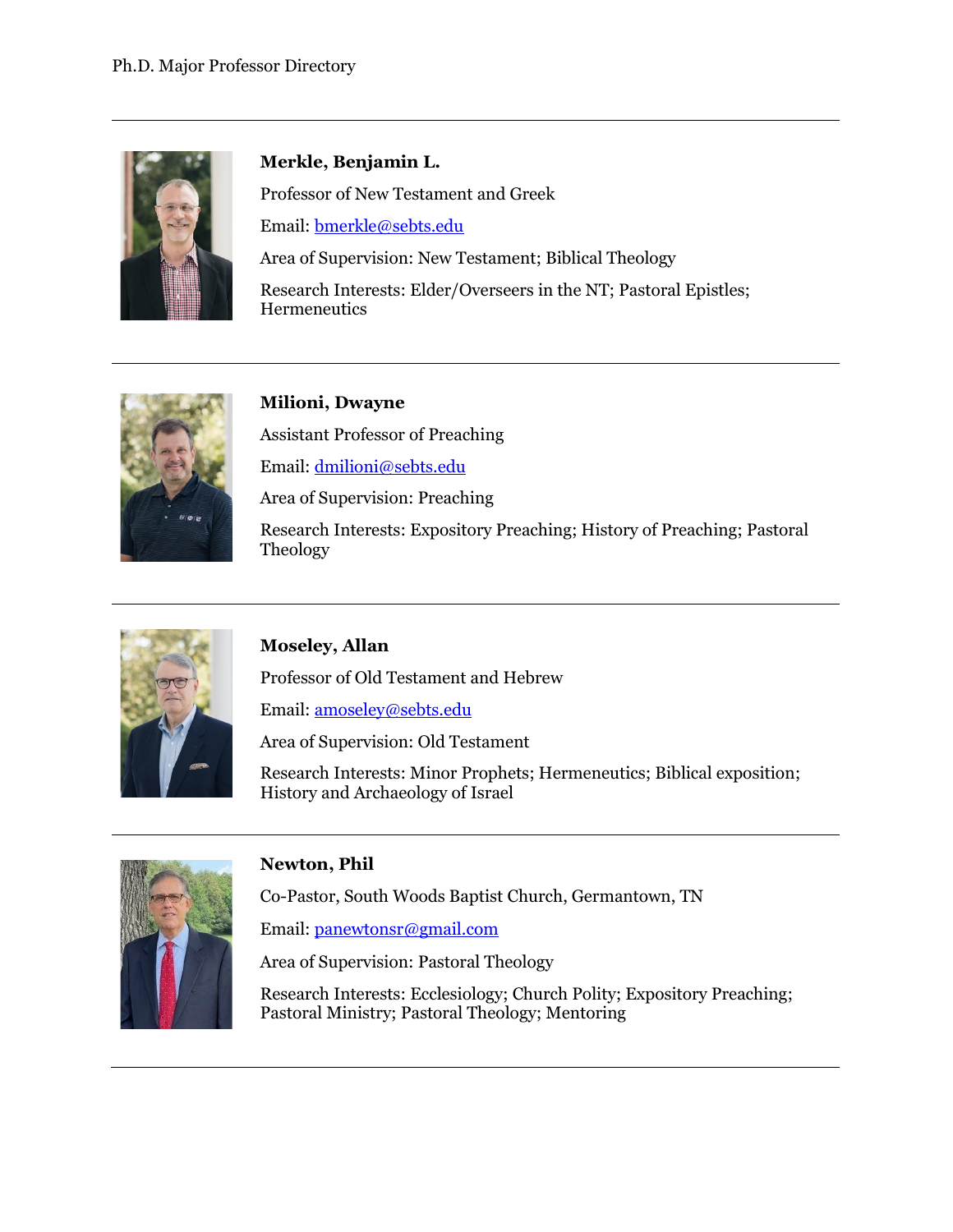

### <span id="page-12-2"></span>**Pace, R. Scott**

Associate Professor of Pastoral Ministry and Dean of the College at Southeastern

Email: [space@sebts.edu](mailto:space@sebts.edu)

Area of Supervision: Preaching

Research Interests: Pastoral Theology and Ministry, Hermeneutics and Homiletics, Expository Preaching



## <span id="page-12-0"></span>**Pratt, Jacob M.**

Assistant Professor of New Testament and Hermeneutics; Director of PhD Studies

Email: [jpratt@sebts.edu](mailto:jpratt@sebts.edu)

Area of Supervision: New Testament; Biblical Theology

Research Interests: Matthew; Gospel Studies; Hermeneutics; Biblical Theology; Narrative Criticism



## <span id="page-12-3"></span>**Purcell, Larry J.**

Adjunct Professor of Leadership and Discipleship; Kentucky Baptist Convention Regional Church Consultant

Email: [lpurcell@sebts.edu](mailto:lpurcell@sebts.edu)

Area of Supervision: Christian Leadership

Research Interests: Christian Leadership, Leading Change, Conflict Resolution, Organizational Dynamics, and Church Revitalization



## <span id="page-12-1"></span>**Quarles, Charles L.**

Professor of New Testament and Biblical Theology

Email: [cquarles@sebts.edu](mailto:cquarles@sebts.edu)

Area of Supervision: New Testament; Biblical Theology

Research Interests: Matthew; Synoptic Studies; Pauline Studies (Chief Epistles and Colossians); Textual Criticism; New Testament Theology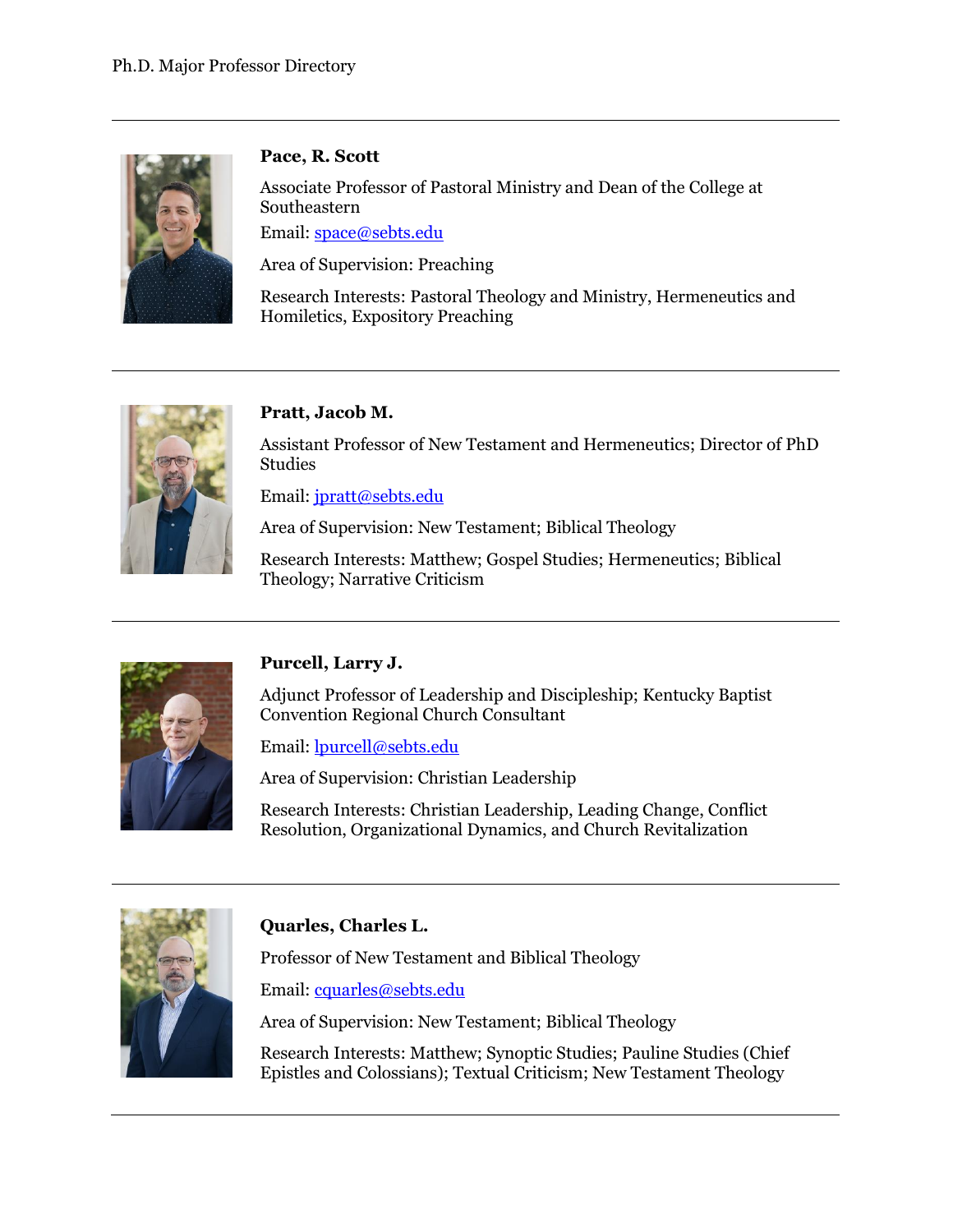

## <span id="page-13-0"></span>**Quinn, Benjamin**

Associate Professor of Theology & History of Ideas; Associate Director of the L. Russ Bush Center for Faith and Culture

Email: [bquinn@sebts.edu](mailto:bquinn@sebts.edu)

Area of Supervision: Theology & Worship, Public Theology, Historical Theology

Research Interests: St. Augustine; Wisdom; Faith and Culture; Spirituality



## <span id="page-13-1"></span>**Rogers, Matt**

Assistant Professor of North American Church Planting; Coordinator of North American Church Planting and Revitalization

Email: [mrogers@sebts.edu](mailto:mrogers@sebts.edu)

Area of Supervision: Missiology

Research Interests: Church Planting, North American Missiology, Revitalization, Pastoral Training, Disciple-Making



#### <span id="page-13-3"></span>**Schemm, Pete**

Visiting Professor of Theology

Email: [prschemm@csbcroanoke.com](mailto:prschemm@csbcroanoke.com); [pschemm@sebts.edu](mailto:pschemm@sebts.edu)

Area of Supervision: Systematic Theology, Pastoral Theology

Research Interests: Trinity, Pastoral Theology, Manhood & Womanhood, Pastoral Ministry, and Spiritual Formation.



## <span id="page-13-2"></span>**Shaddix, Jim**

W.A. Criswell Chair of Preaching; Professor of Preaching

Email: [jshaddix@sebts.edu](mailto:jshaddix@sebts.edu)

Area of Supervision: Preaching

Research Interests: Theology of Preaching; Discipleship; Hermeneutics; Spiritual Foundations of Preaching; Expository Preaching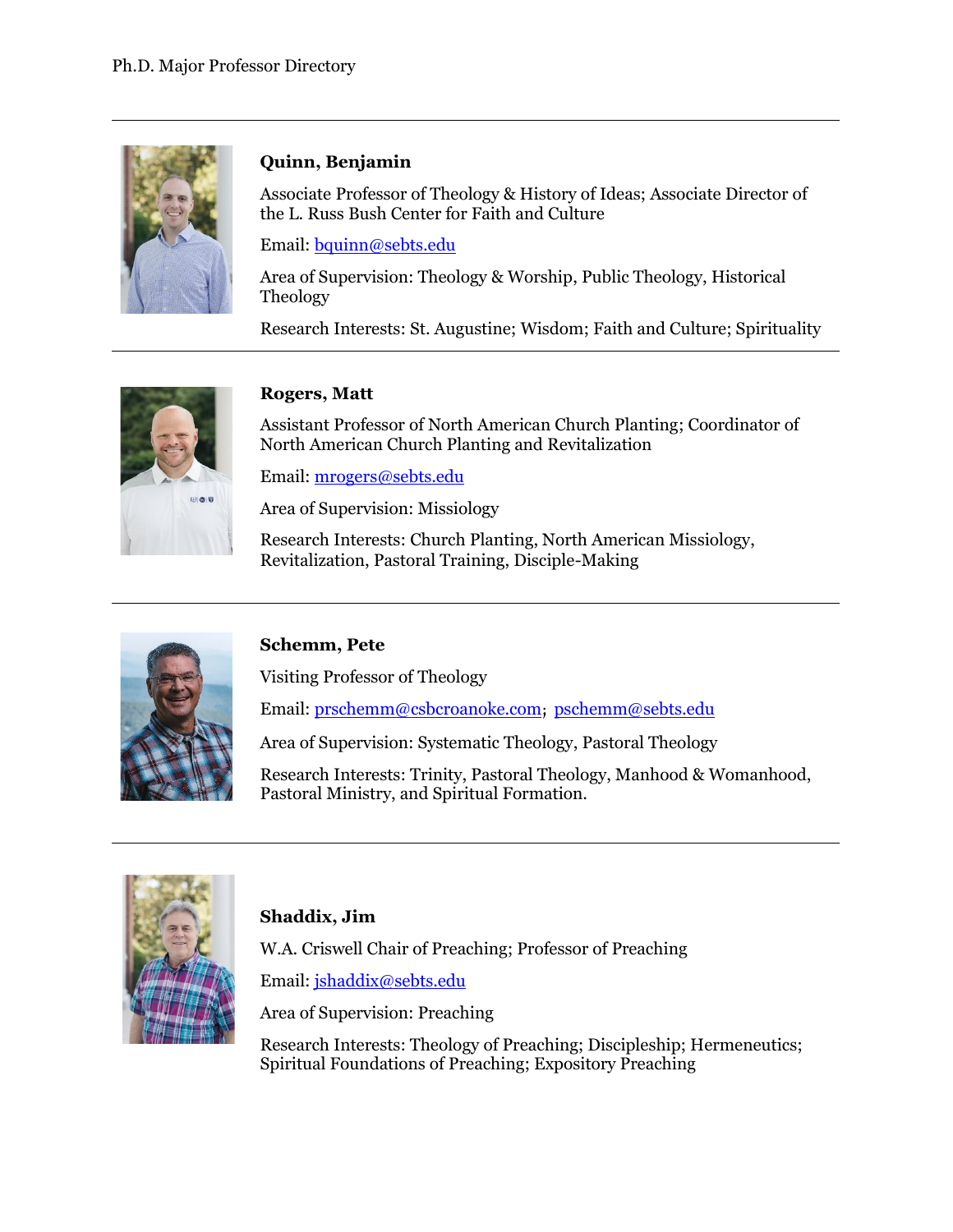### <span id="page-14-1"></span>**Strange, Dan**

Director, Crosslands Forum

Email: [dan.strange@crosslands.training](mailto:dan.strange@crosslands.training)

Area of Supervision: Public Theology, North American Missiology

Research Interests: Theology of Religions, Religious Studies, Theology of Culture, Missiology, Soteriology, Theological Method



#### <span id="page-14-0"></span>**Strickland, Walter**

Assistant Professor of Systematic and Contextual Theology Associate Vice President for Diversity

Email: [wstrickland@sebts.edu](mailto:wstrickland@sebts.edu)

Area of Supervision: Systematic Theology; Public Theology

Research Interests: African American Theological Tradition



## <span id="page-14-3"></span>**Struecker, Jeff**

Assistant Professor of Christian Leadership

Email: [jstruecker@sebts.edu](mailto:jstruecker@sebts.edu)

Area of Supervision: Christian Leadership

Research Interests: Leadership, Human Behavior, and Organizational Design



#### <span id="page-14-2"></span>**Wade, Steven P.**

Associate Professor of Pastoral Theology

Email: [swade@sebts.edu](mailto:swade@sebts.edu)

Area of Supervision: Biblical Counseling, Pastoral Theology

Research Interests: Pastoral ministry; Biblical counseling; Forgiveness & reconciliation